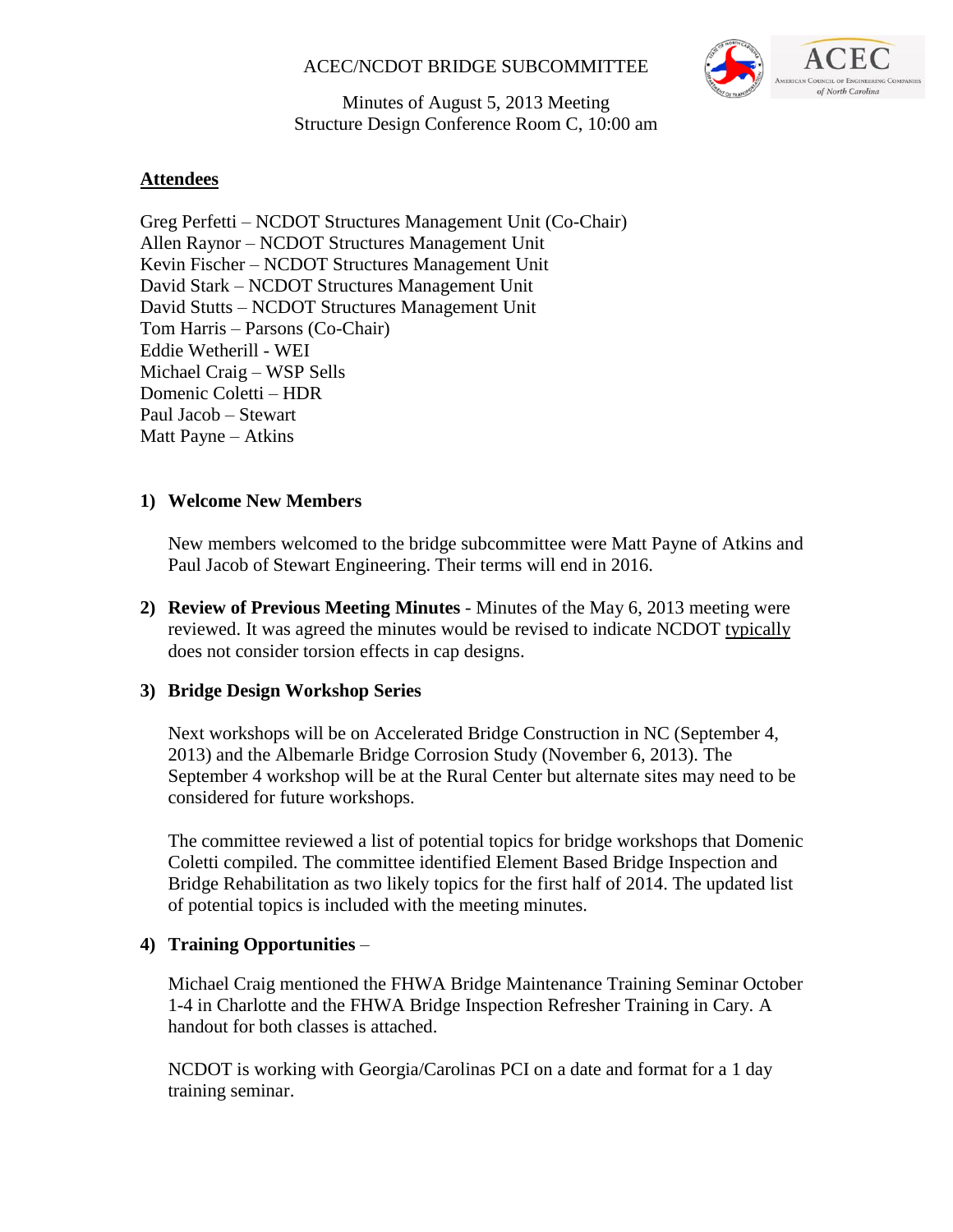## ACEC/NCDOT BRIDGE SUBCOMMITTEE



Minutes of August 5, 2013 Meeting Structure Design Conference Room C, 10:00 am

#### **5) Anticipated PEF Advertisements**

NCDOT is still working through the list of projects to be assigned under LSA's. The following list is what is scheduled to go next as on-call task order assignments:

a) R-2250 Greenville Bypass (although this project is likely to go design-build)

Note: This project is on the list of Anticipated Design-Build projects distributed by the Design-Build Joint Subcommittee on August 7

b) R-1015

Lettings after June 2015 are subject to change because of the new Strategic Mobility Fund.

Recent LSA advertisement was for design and inspection since Structures is now one unit. Current LSA's for bridge inspection will be utilized for the next year.

#### **6) Technical Discussion**

Allen Raynor briefly summarized the revisions to the standard drawings and design manual figures dated June 27, 2013. The standard drawings were revised to incorporate the 42" concrete barrier rail and the policy change which increased the allowable load on elastomeric bearing pads. The standard drawings for overhang falsework have been removed and a new standard has been incorporated into the special provisions.

Design manual figures were revised to clarify calculation of the rail height with asphalt wearing surface, updated Tmax for joint openings to be consistent with Fig.6- 43 and clarify calculation of curb height on the approach slab.

Paul Jacob asked if a file containing all the current design manual figures could be placed on the website for downloading.

#### **7) Other Topics**

No topics of discussion were brought forward at this meeting.

- **8) Future Meetings –** 10:00 am Structure Design Conference Room C (unless otherwise directed; Allen is going to check on the availability of the conference room)
	- i) November 4, 2013
	- ii) February 3, 2014
	- iii) May 5, 2014